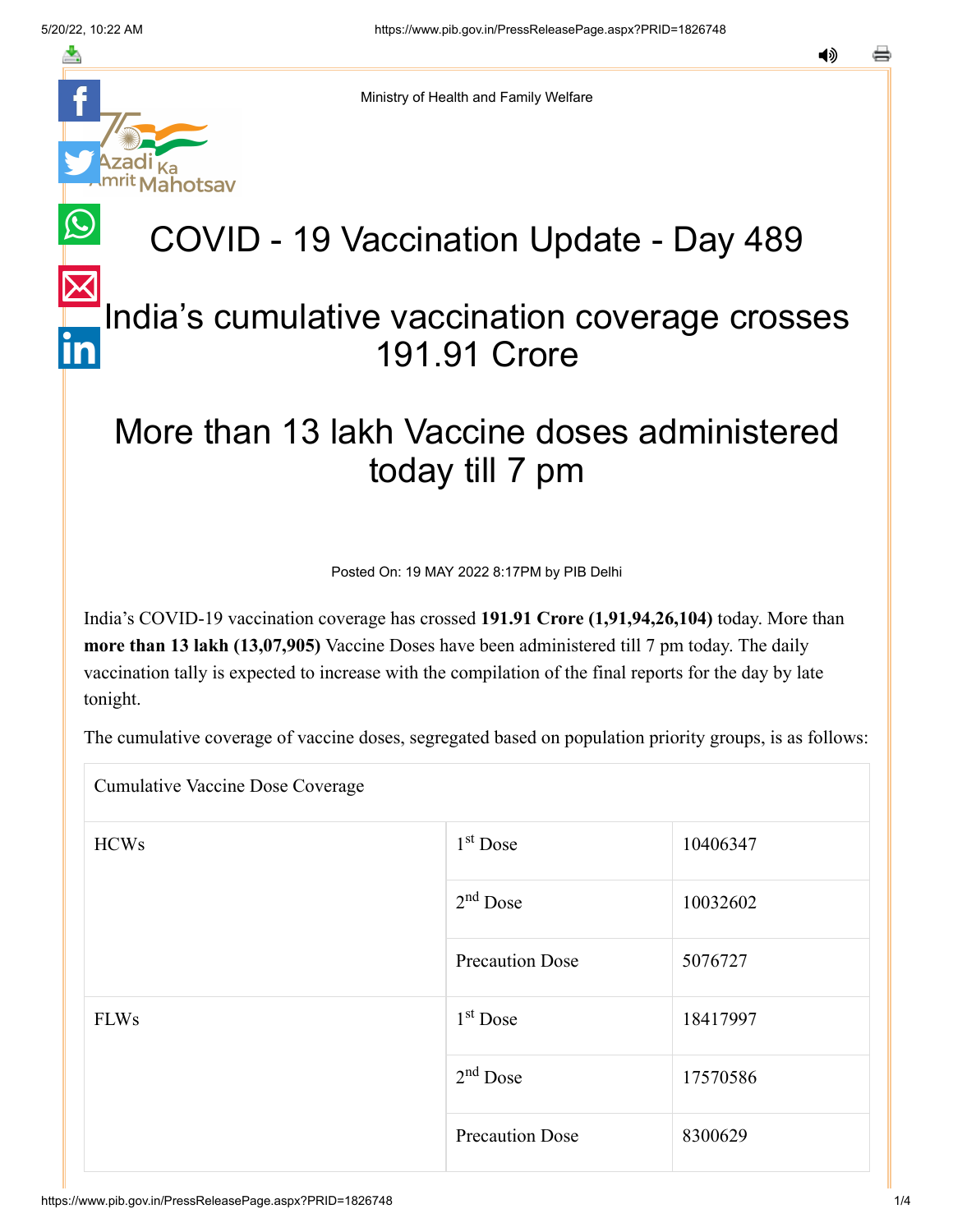| Age Group 12-14 years                        | 1 <sup>st</sup> Dose   | 32449186   |
|----------------------------------------------|------------------------|------------|
|                                              | $2nd$ Dose             | 13329016   |
| Age Group 15-18 years                        | 1 <sup>st</sup> Dose   | 59105816   |
|                                              | 2 <sup>nd</sup> Dose   | 44513646   |
| Age Group 18-44 years                        | 1 <sup>st</sup> Dose   | 556758034  |
|                                              | $2nd$ Dose             | 486287945  |
|                                              | <b>Precaution Dose</b> | 514400     |
| Age Group 45-59 years                        | 1 <sup>st</sup> Dose   | 203177514  |
|                                              | $2nd$ Dose             | 189992406  |
|                                              | <b>Precaution Dose</b> | 1111344    |
| Over 60 years                                | 1 <sup>st</sup> Dose   | 127038421  |
|                                              | $2nd$ Dose             | 118447009  |
|                                              | <b>Precaution Dose</b> | 16896479   |
| Cumulative 1 <sup>st</sup> dose administered |                        | 1007353315 |
| Cumulative 2 <sup>nd</sup> dose administered |                        | 880173210  |
| <b>Precaution Dose</b>                       |                        | 31899579   |
| Total                                        |                        | 1919426104 |

Today's achievement in the vaccination exercise, segregated by population priority groups, is as follows:

Date: 19<sup>th</sup> April, 2022 (489<sup>th</sup> Day)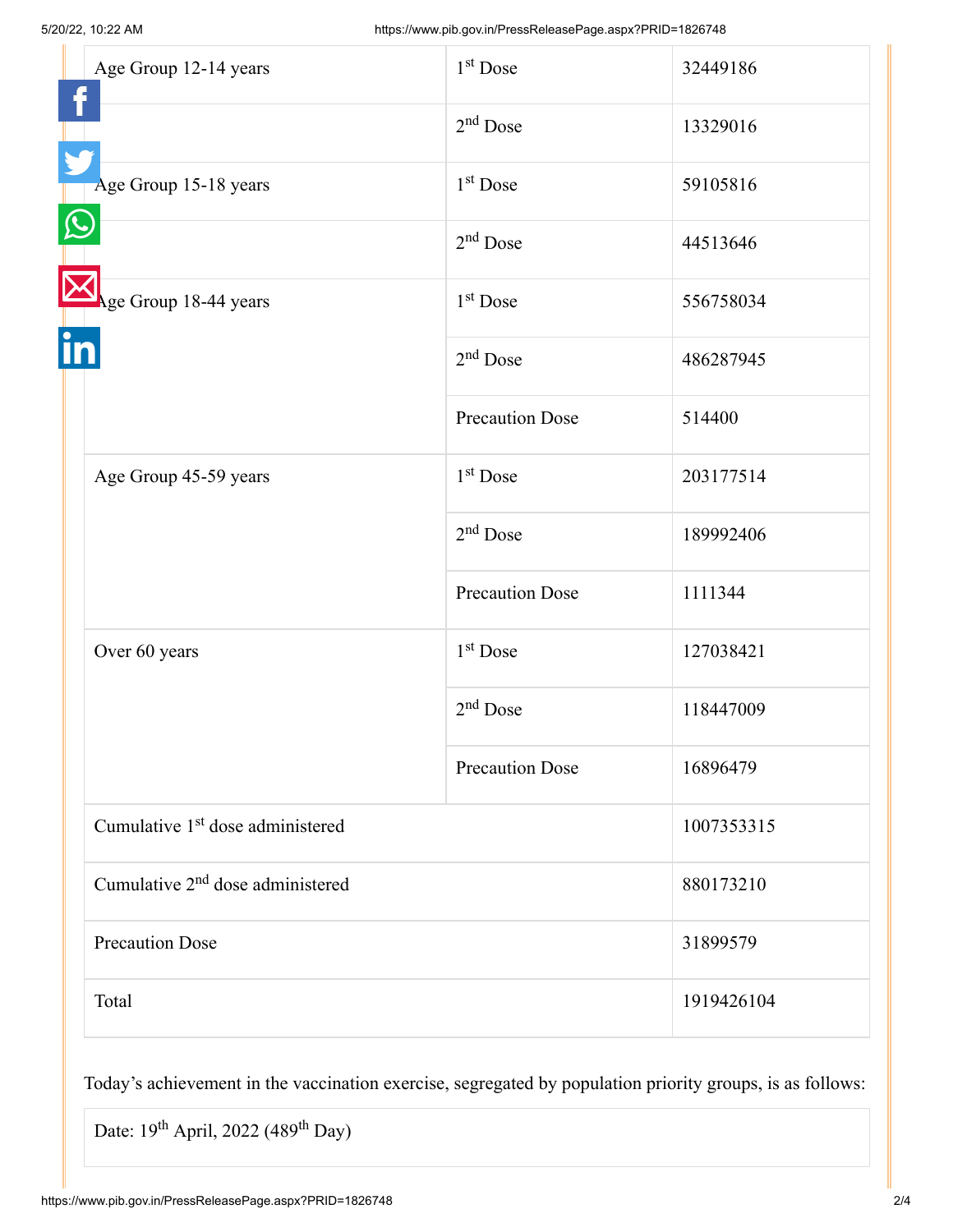| <b>HCWs</b> |                        | 1 <sup>st</sup> Dose   | 37     |
|-------------|------------------------|------------------------|--------|
|             | $2nd$ Dose             | 784                    |        |
|             | <b>Precaution Dose</b> | 11350                  |        |
| <b>LWs</b>  | 1 <sup>st</sup> Dose   | 58                     |        |
|             | $2nd$ Dose             | 1343                   |        |
|             |                        | <b>Precaution Dose</b> | 26198  |
|             | Age Group 12-14 years  | $1st$ Dose             | 171248 |
|             |                        | $2nd$ Dose             | 288047 |
|             | Age Group 15-18 years  | 1 <sup>st</sup> Dose   | 33223  |
|             |                        | $2nd$ Dose             | 113596 |
|             | Age Group 18-44 years  | 1 <sup>st</sup> Dose   | 35411  |
|             | $2nd$ Dose             | 318143                 |        |
|             | <b>Precaution Dose</b> | 23044                  |        |
|             | Age Group 45-59 years  | 1 <sup>st</sup> Dose   | 7719   |
|             | $2nd$ Dose             | 73701                  |        |
|             | <b>Precaution Dose</b> | 24717                  |        |
|             | Over 60 years          | 1 <sup>st</sup> Dose   | 5318   |
|             |                        | $2nd$ Dose             | 50244  |
|             |                        | <b>Precaution Dose</b> | 123724 |